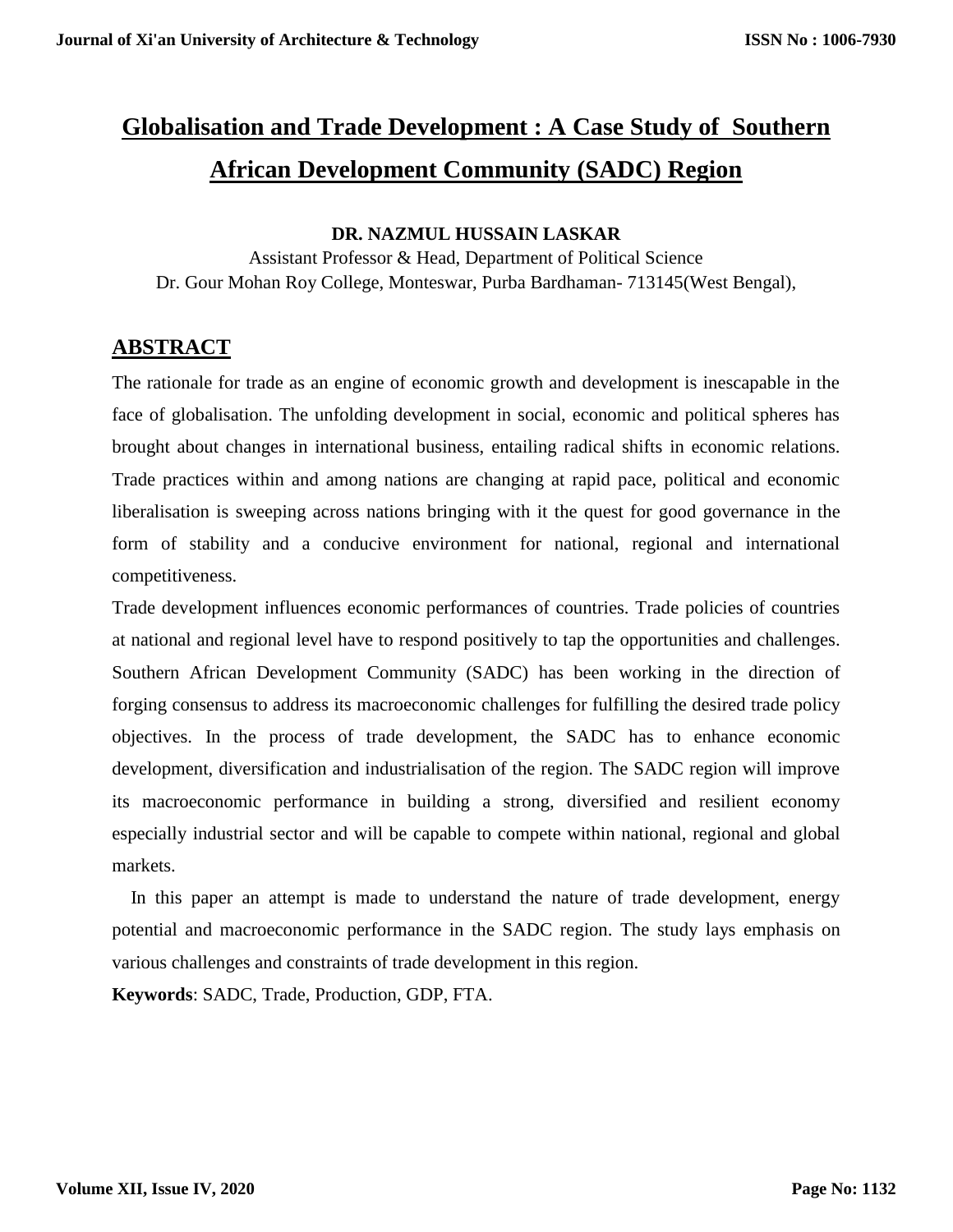#### **Introduction:**

The rationale for trade as an engine of economic growth and development is inescapable in the face of globalisation. The unfolding development in social, economic and political spheres has brought about changes in international business, entailing radical shifts in economic relations. Trade practices within and among nations are changing at rapid pace, political and economic liberalisation is sweeping across nations bringing with it the quest for good governance in the form of stability and a conducive environment for national, regional and international competitiveness. Moreover, innovations in the field of ICT have culminated in digital revolution. Customer expectations are changing and the business world is forced to strive for higher quality, lower prices and first class services. Trade policy must reflect these dynamic international realities. Trade development policies whether at national or at regional levels ought to respond proactively to these emerging opportunities and challenges. This requires nations and regional blocks to forge consensus in addressing impediments for the realisation of the desired trade policy objectives. The declaration and treaty establishing the Southern African Development Community(SADC) was signed in 1992 at Windhoek, Namibia to attain a Free Trade Area(FTA) by the year 2008, followed by the Customs Union(2010), a common market (2015) and an economic union $(2018)^1$ .

In 1996, SADC adopted a trade protocol whose implementation started in 2000 with the main objective of first, liberalisation of intra-regional trade in goods and services; second, ensure efficient production within SADC region and dynamic comparative advantages of member states, third, contribute towards the improvement of domestic cross border and foreign investment; fourth, enhance economic development , diversification and industrialisation of the region.

#### **Trade Performance:**

The trend of current account balance as a percentage of Gross Domestic Product (GDP) displays a disappointing picture as a whole . As shown in table 1 only three countries namely Botswana, Mauritius and Namibia out of fourteen member countries registered positive current accounts while the rest recorded current account deficits. The deficit reflects a weak export capacity in most of the member states.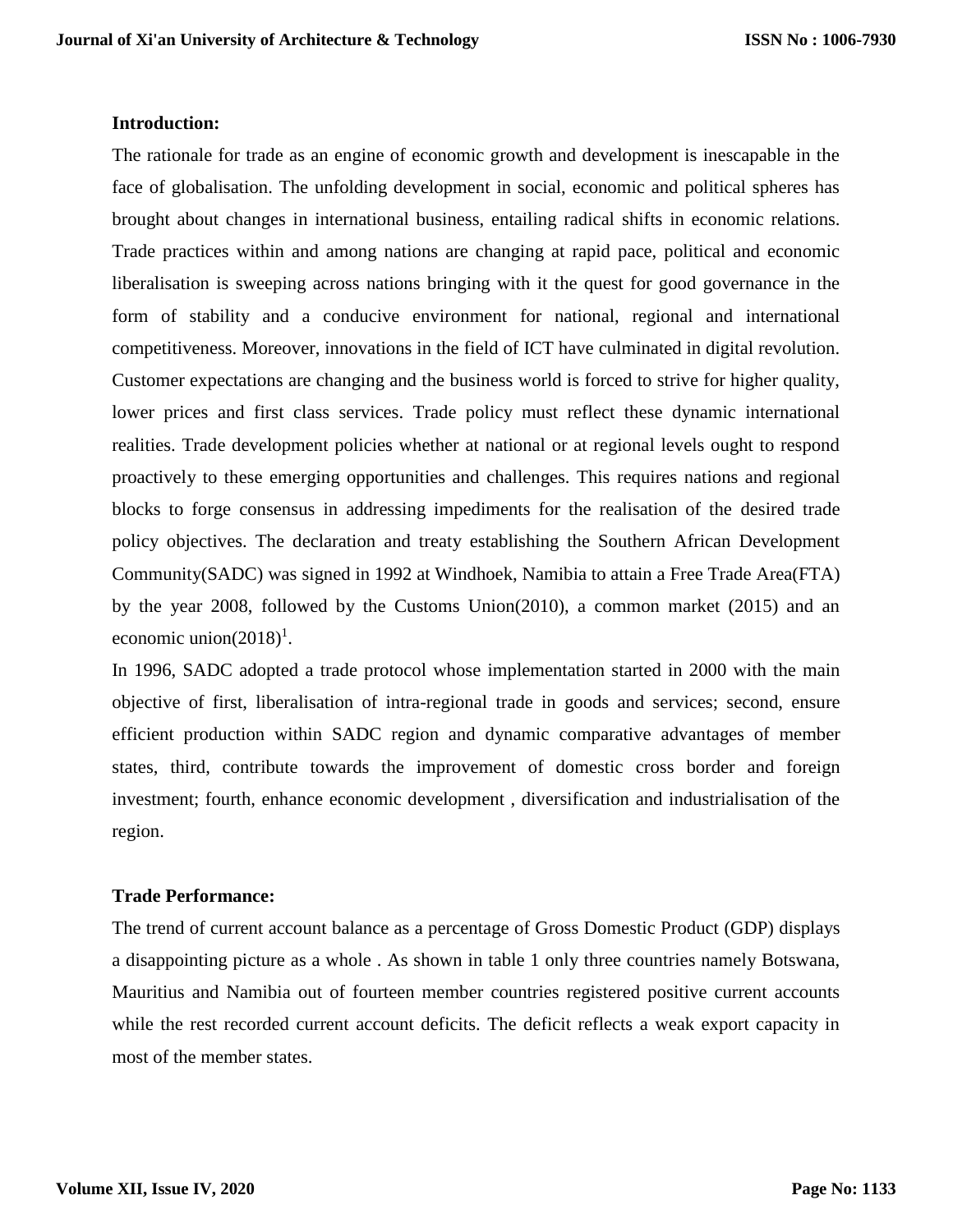| <b>Countries</b>    | 2010    | 2011    | 2012    | 2013    | 2014    | 2015    | 2016    | 2017    |
|---------------------|---------|---------|---------|---------|---------|---------|---------|---------|
| Angola              | $-12.0$ | $-25.0$ | $-28.0$ | 9.0     | $-15.0$ | $-5.8$  | $-6.2$  | $-4.4$  |
| Botswana            | 4.0     | 11.0    | 10.0    | 6.0     | 4.6     | 11.6    | 11.0    | 6.4     |
| <b>DRC</b>          | $-9.0$  | $-5.0$  | $-9.0$  | $-1.0$  | $-4.0$  | $-4.0$  | $-0.7$  | $-1.4$  |
| Lesotho             | $-26.0$ | $-31.0$ | $-24.0$ | $-18.0$ | $-14.0$ | $-19.0$ | $-11.8$ | $-15.0$ |
| Malwi               | $-12.2$ | $-14.0$ | $-18.0$ | 8.0     | $-11.0$ | 12.0    | $-10.2$ | $-7.9$  |
| Mauritius           | $-7.2$  | $-4.4$  | $-3.0$  | $-1.0$  | 5.0     | 2.2     | 2.0     | 0.6     |
| Mozambique          | $-8.0$  | $-11.0$ | $-17.0$ | 10.0    | $-23.6$ | $-17.8$ | $-18.9$ | $-13.1$ |
| Namibia             | 1.0     | 3.0     | 5.0     | 7.0     | 2.0     | 2.2     | 4.0     | 4.2     |
| Seychelles          | $-12.0$ | $-18.0$ | $-19.0$ | $-8.0$  | $-17.0$ | $-16.3$ | $-2.8$  | 0.7     |
| South Africa        | $-1.5$  | $-1.7$  | $-0.5$  | $-0.4$  | $-0.3$  | 0.3     | $-1.2$  | $-1.8$  |
| Swaziland           | $-18.0$ | $-26.1$ | $-17.3$ | $-19.6$ | $-2.1$  | $-1.0$  | $-4.6$  | $-4.8$  |
| Tanzania            | $-5.0$  | $-11.0$ | $-9.6$  | $-5.5$  | $-5.1$  | $-2.6$  | $-2.6$  | $-6.0$  |
| Zambia              | $-6.0$  | $-18.0$ | $-14.0$ | 30.0    | 28.0    | $-15.5$ | $-13.7$ | $-13.0$ |
| Zimbabwe            | $-9.0$  | $-5.0$  | 3.0     | $-2.0$  | $-4.0$  | $-4.0$  | $-4.5$  | $-8.8$  |
| Regional<br>average | $-8.6$  | $-11.2$ | $-10.1$ | $-2.1$  | $-4.0$  | $-5.8$  | $-4.3$  | $-4.6$  |

**Table 1 Current Account as Percentage of GDP in SADC Countries 2010-2017**

Source: Statistics for SADC Countries April 2005, IFS Year Book, July 2018

Some improvements however were recorded (2013) in Angola, Malawi, Mozambique and Zambia while a worsening situation was registered in DRC, South Africa, Swaziland, Tanzania and Zimbabwe. More specifically, the current account deterioration in Tanzania was partly caused by the decline in current transfers coupled with a sharp increase in the value of imports of capital and intermediate goods<sup>2</sup>. In the case of other SADC member countries, the decline in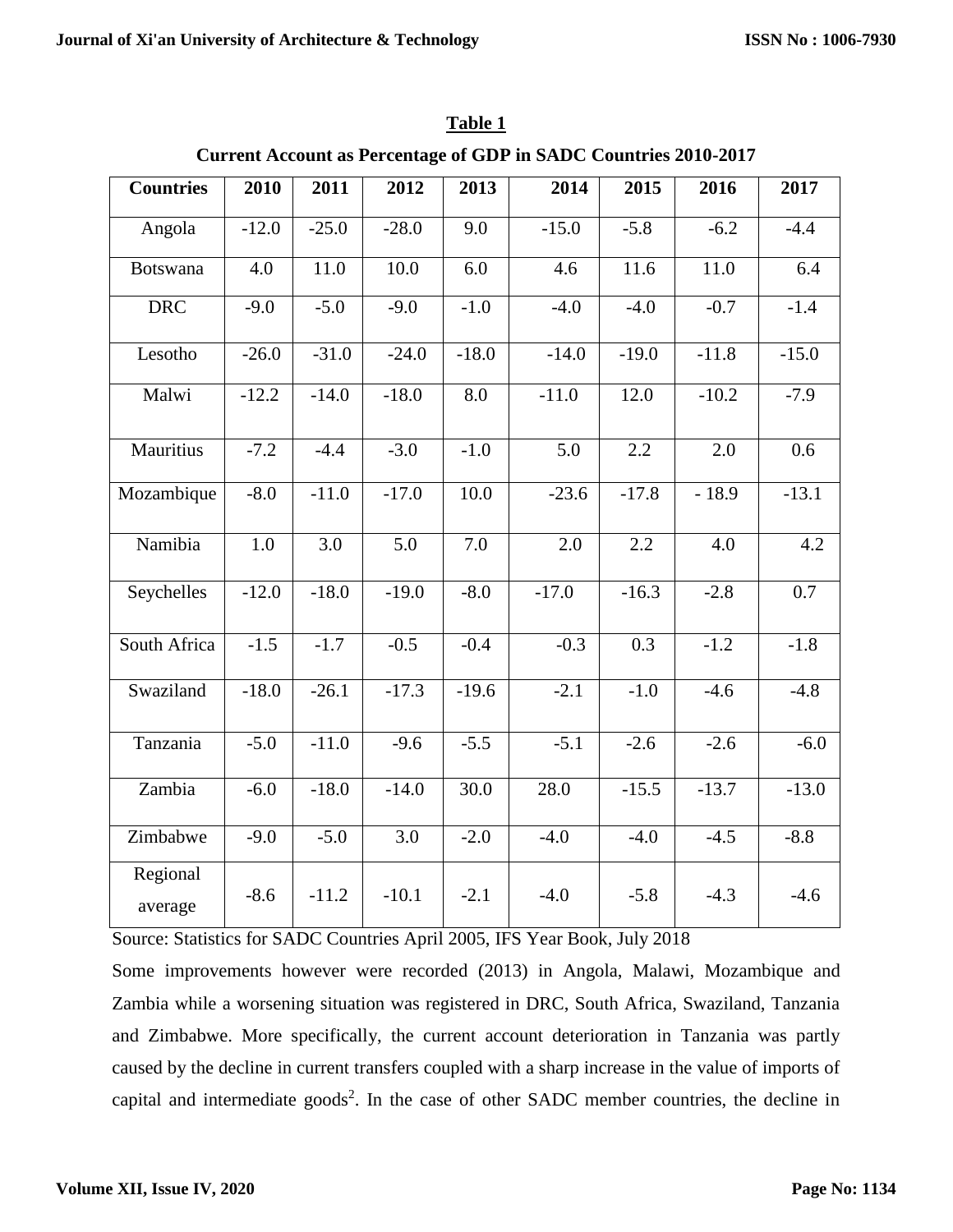current account position was associated with poor external trade performance particularly the continued increase in oil prices in the world market and the regional loss of competitiveness due to continued strength of the South African currency – the Rand vs major currencies, especially the US dollar<sup>3</sup>.

The economic structure of the SADC displays a typical developing economy. Primary products account for the largest part of export while imports are largely dominated by capital and intermediate goods. A large share of the Gross Domestic Product (GDP) originates from primary sector whose contribution to the GDP is on average more than 50 percent<sup>4</sup>. The formerly sizable manufacturing sector of Zimbabwe is currently unsustainable due to several factors including high costs of inputs and shortage of foreign exchange to import industrial inputs<sup>5</sup>. Mozambique is a service economy, reliant on fees from ports and railways and on Mozambican workers' remittances from South African mines. Migrant workers from Mozambique to south Africa account for over 20 percent of mine workers in South Africa<sup>6</sup>. About two-thirds of exports from Angola, Botswana and Zambia are from one commodity: oil, diamond and copper respectively. One commodity accounts for over one-third of total exports for Malawi- tobacco, Swazilandsugar and Tanzania-coffee/cotton<sup>7</sup>.

In view of the low level of manufacturing sector in the region, trade in manufactured goods holds a great potential. Emphasis on trade would expand the market for manufactured goods thereby stimulating further production. Since some of the industrial products can be used as inputs in manufacturing industries, intra-industry specialisation and vertical integration would be induced and set in motion economic growth and development. Intra-regional trade in manufactured goods would stimulate production through inducing background and forward linkage in the economy. This spill-over or multiplier effect will make trade in manufactured goods dynamic.

## **Energy Resources:**

The SADC region is well endowed with energy resources. Table-2 shows total energy production in SADC region.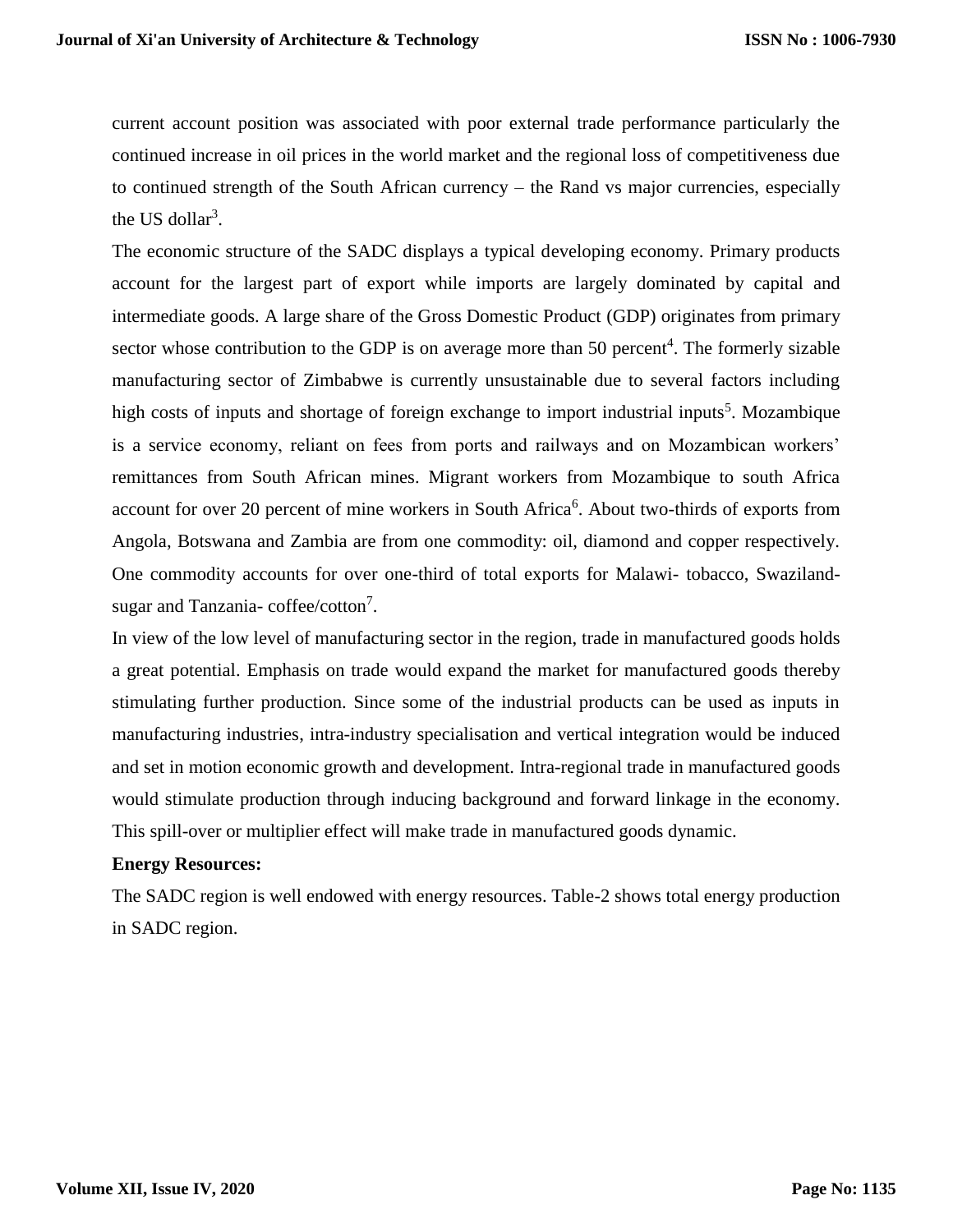| Countries        | <b>Total Energy</b> | <b>Total Energy</b> | Net Energy  | Carbon Dioxide   |
|------------------|---------------------|---------------------|-------------|------------------|
|                  | Production-         | Consumption-        | Export-     | Emission(Million |
|                  | Quadrillion         | Quadrillion         | Quadrillion | metric tons of   |
|                  | $(BTU)*$            | $(BTU)^*$           | $(BTU)*$    | Carbon)          |
| Angola           | 1.960               | 0.135               | 1.825       | 4.34             |
| <b>Botswana</b>  | 0.023               | 0.052               | $-0.029$    | 1.04             |
| <b>DRC</b>       | 0.112               | 0.080               | 0.032       | 0.49             |
| Lesotho          | 0.004               | 0.007               | $-0.003$    | 0.06             |
| Malwi            | 0.013               | 0.025               | $-0.012$    | 0.22             |
| <b>Mauritius</b> | 0.001               | 0.052               | $-0.051$    | 1.01             |
| Mozambique       | 0.157               | 0.166               | $-0.009$    | 0.47             |
| Namibia          | 0.015               | 0.051               | $-0.036$    | 0.63             |
| Seychelles       | 0.000               | 0.016               | $-0.016$    | 0.32             |
| South Africa     | 5.916               | 4.901               | 1.015       | 112.16           |
| Swaziland        | 0.011               | 0.021               | $-0.010$    | 0.37             |
| Tanzania         | 0.032               | 0.078               | $-0.046$    | 0.96             |
| Zambia           | 0.090               | 0.108               | $-0.018$    | 0.61             |
| Zimbabwe         | 0.136               | 0.189               | $-0.053$    | 3.01             |
| Regional average | 8.470               | 5.881               | 2.589       | 125.69           |

**Table-2 Total Energy Production, Consumption and Export, 2017**

Source: SADC, Energy Information Administration, 2018

\*BTU= British Thermal Unit.

The SADC countries collectively consume 5.881 quadrillion British Thermal Unit (BTU) of commercial energy (1.4 percent) of total world consumption and produce 8.470 quadrillion BTU of commercial energy (2.0 percent) of total world production. The region also generates 125.69 million metric tons of carbon dioxide (1.8 percent) of world total emission. The Region's dominant economy, South Africa accounts for 83.33 percent (4.901 quadrillion BTU) of the Region's energy consumption. South Africa also accounts for 69.84 percent (5.916 quadrillion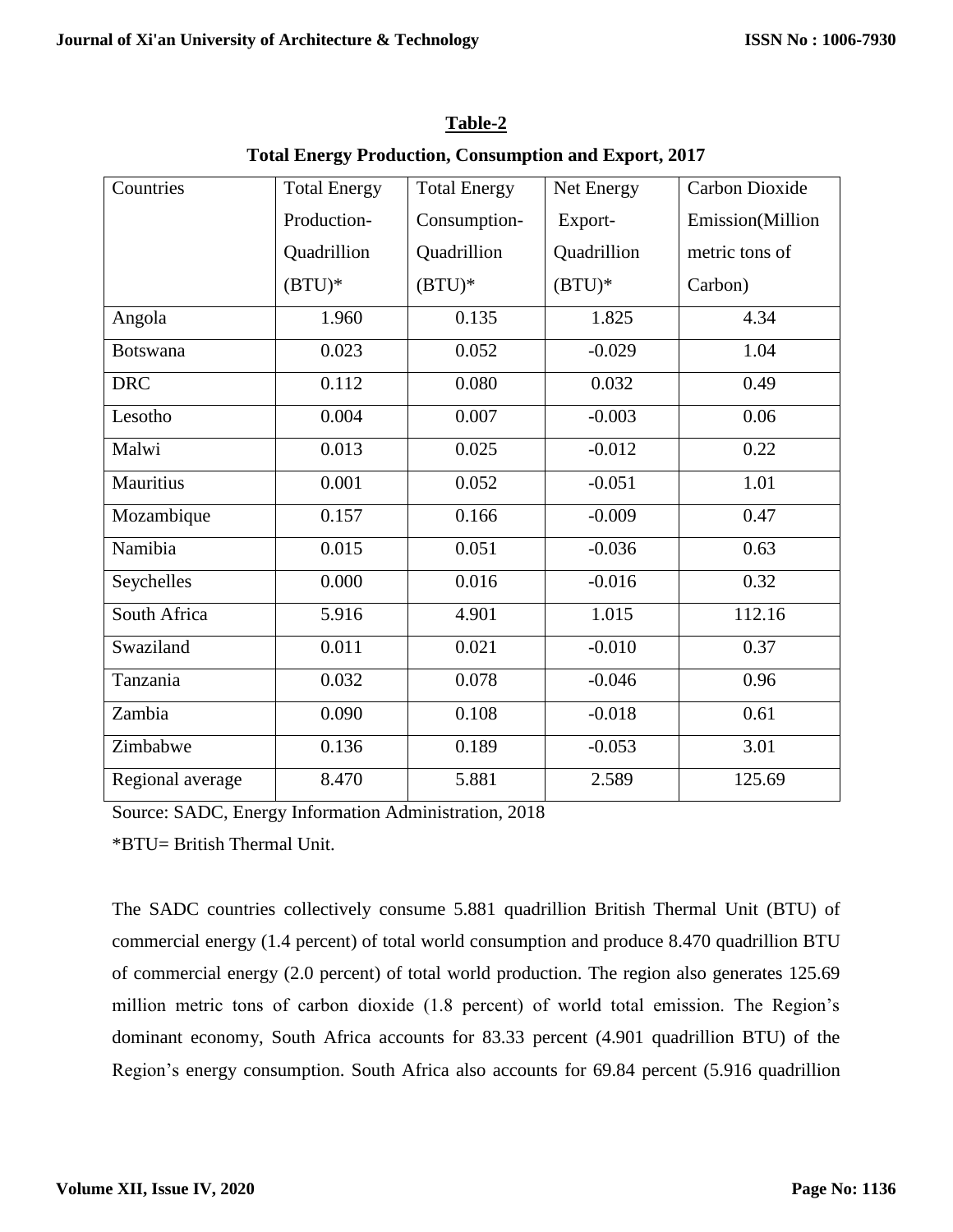BTU) of the energy production and 89.23 percent (112.16 million metric tons) of carbon dioxide emission in the Region.

### **Petroleum Production:**

Throughout the Region, there are significant reserves of petroleum, natural gas and coal. Table 3 shows the petroleum production and the crude oil reserve.

| Countries       | Production     | Consumption   | Net Exports   | Crude oil       | Refining      |  |
|-----------------|----------------|---------------|---------------|-----------------|---------------|--|
|                 | ('000 barells/ | ('000barrels/ | ('000 barrels | reserves        | capacity('000 |  |
|                 | Day) 2016      | day) 2016     | /day)(2017)   | million barrels | barells/day)  |  |
|                 |                |               |               |                 | 2017          |  |
|                 |                |               |               |                 |               |  |
| Angola          | 1051.2         | 57.0          | 994.2         | 5412.0          | 39.0          |  |
| <b>Botswana</b> | 0.0            | 13.0          | $-13.0$       | 0.0             | 0.0           |  |
| <b>DRC</b>      | 21.1           | 7.0           | 14.1          | 187.0           | 0.0           |  |
| Lesotho         | 0.0            | 2.0           | $-2.0$        | 0.0             | 0.0           |  |
| Malawi          | 0.0            | 6.0           | $-6.0$        | 0.0             | 0.0           |  |
| Mauritius       | 0.0            | 27.0          | $-27.0$       | 0.0             | 0.0           |  |
| Mozambique      | 0.0            | 11.0          | $-11.0$       | 0.0             | 0.0           |  |
| Namibia         | 0.0            | 23.0          | $-23.0$       | 0.0             | 0.0           |  |
| Seychelus       | 0.0            | 4.0           | $-4.0$        | 0.0             | 0.0           |  |
| South Africa    | 250.8          | 466.0         | $-215.2$      | 489.5           | 489.5         |  |
| Swaziland       | 0.0            | 3.0           | $-3.0$        | 0.0             | 0.0           |  |
| Tanzania        | 0.0            | 22.0          | $-22.0$       | 14.9            | 14.9          |  |
| Zambia          | 0.1            | 13.0          | $-12.9$       | 23.8            | 23.8          |  |
| Zimbabwe        | 0.0            | 18.0          | $-18.0$       | 0.0             | $0.0\,$       |  |
| Regional        | 1323.2         | 672.0         | 652.1         | 6127.2          | 567.2         |  |
| Average         |                |               |               |                 |               |  |

|                                                           | Table-3 |  |
|-----------------------------------------------------------|---------|--|
| <b>Petroleum Production, Export and Crude Oil Reserve</b> |         |  |

Source: SADC, Energy Information Administration, 2017, Oil & Gas Journal, 2017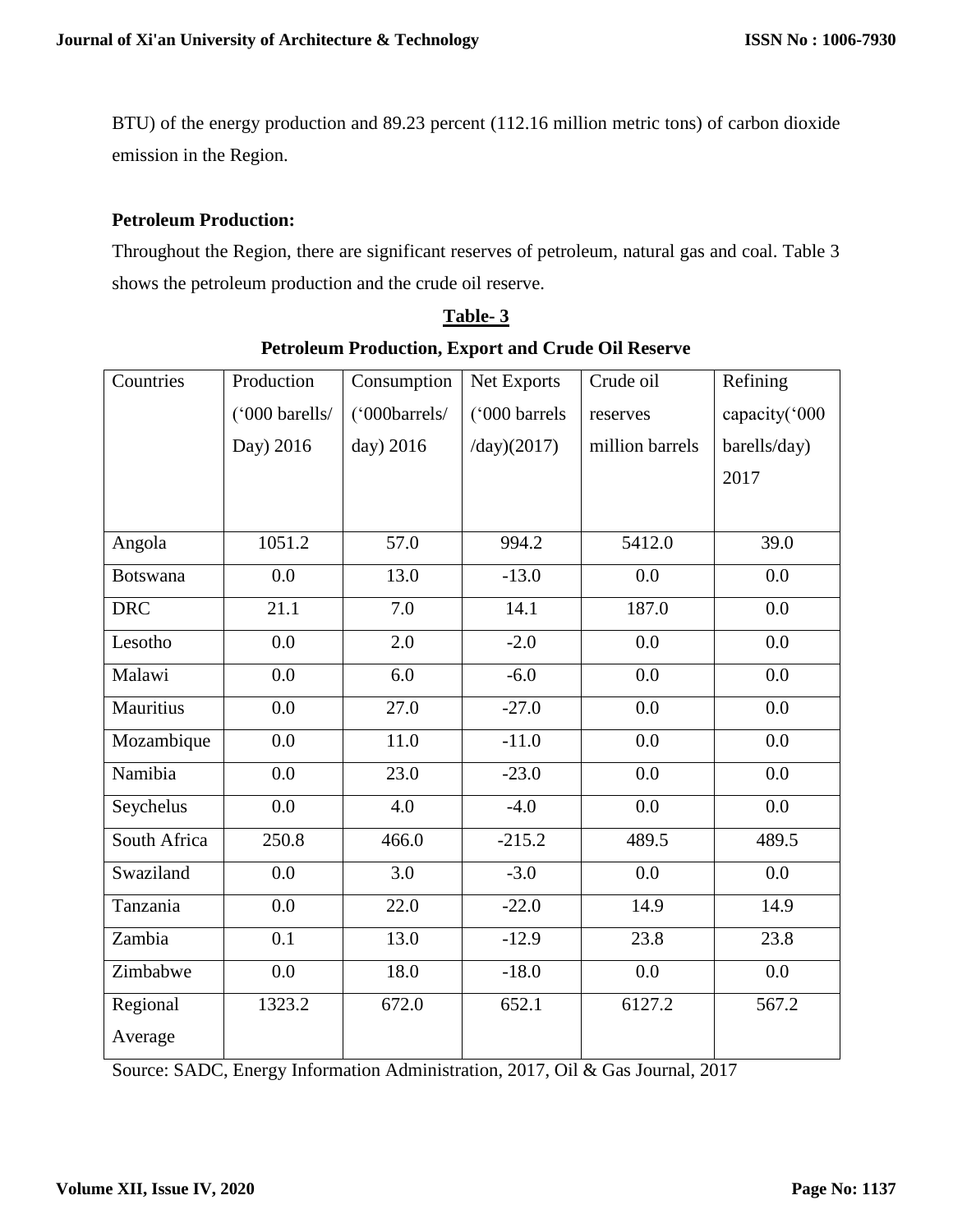Angola , South Africa's only significant oil producer, produces an average of 1.05 million barells per day(mbl/d). Angola estimated oil reserves of 5.4 billion barells constitute 96.0 percent of the Region's estimated proven crude oil reserves<sup>8</sup>. Other reserves are found offshore DRC and South Africa. The regions refineries are concentrated in South Africa with additional refining capacities in Angola, Tanzania and Zambia. South Africa is the regions' largest oil consumer (over 68 percent of the region's total consumption) and the second largest oil consumer in Africa after  $Egypt<sup>9</sup>$ .

South Africa's oil production meets a fraction of its domestic needs. The government has concentrated its exploration efforts on South Africa's western and southern coasts. Several discoveries of crude oil reserves have been made in the Bredasdorpdistrict. In Mozambique seismic studies indicate that there are large oil and gas reserves in the Rovuma offshore basin. Further according to the National Petroleum Corporation of Namibia, there are plans to drill on the Kunene oil reserves which have been estimated at as high as 1.4 billion barells of oil and 8.0 trillion cubic feet of gas. In fact, natural gas is becoming more significant in the SADC region's energy sector. The gas fields are being developed in Mozambique, Namibia, South Africa, and Tanzania. Due to the Region's relatively small urban population (approximately 30 percent of total population) access to commercial energy sources is limited. The majority of the Southern Africa's population still relies on the use of biofuel as their primary source of energy.

## **Electricity Overview:**

The largest electricity generator by far is South Africa (215.9 bkwh), followed by Mozambique (15.14 bkwh), Zimbabwe (8.88bkwh) and Zambia (8.35bkwh). In 2003, total regional electricity consumption was 243.6 bkwh, led by South Africa (197.37 bkwh), Zimbabwe (11.56 bkwh), Mozambique(10.46 bkwh) and Zambia (5.76bkwh). The Southern Africa's total installed electric generating capacity was 51.983 Mw as shown in table 4. Created in 1995, the Southern African Power Pool(SAPP) aims at providing reliable and economic electricity to the consumers of each member state in the SADC region. The national utilities participating in the SAPP are Angola's National Electric Company, the Botswana Power Corporation, the DRC National Electric Company, the Lesotho Electricity Corporation, Namibia's Nampower, South Africa's Eskom, the Swaziland Electricity Board as well as Mozambique's Independent Power producer <sup>10</sup>.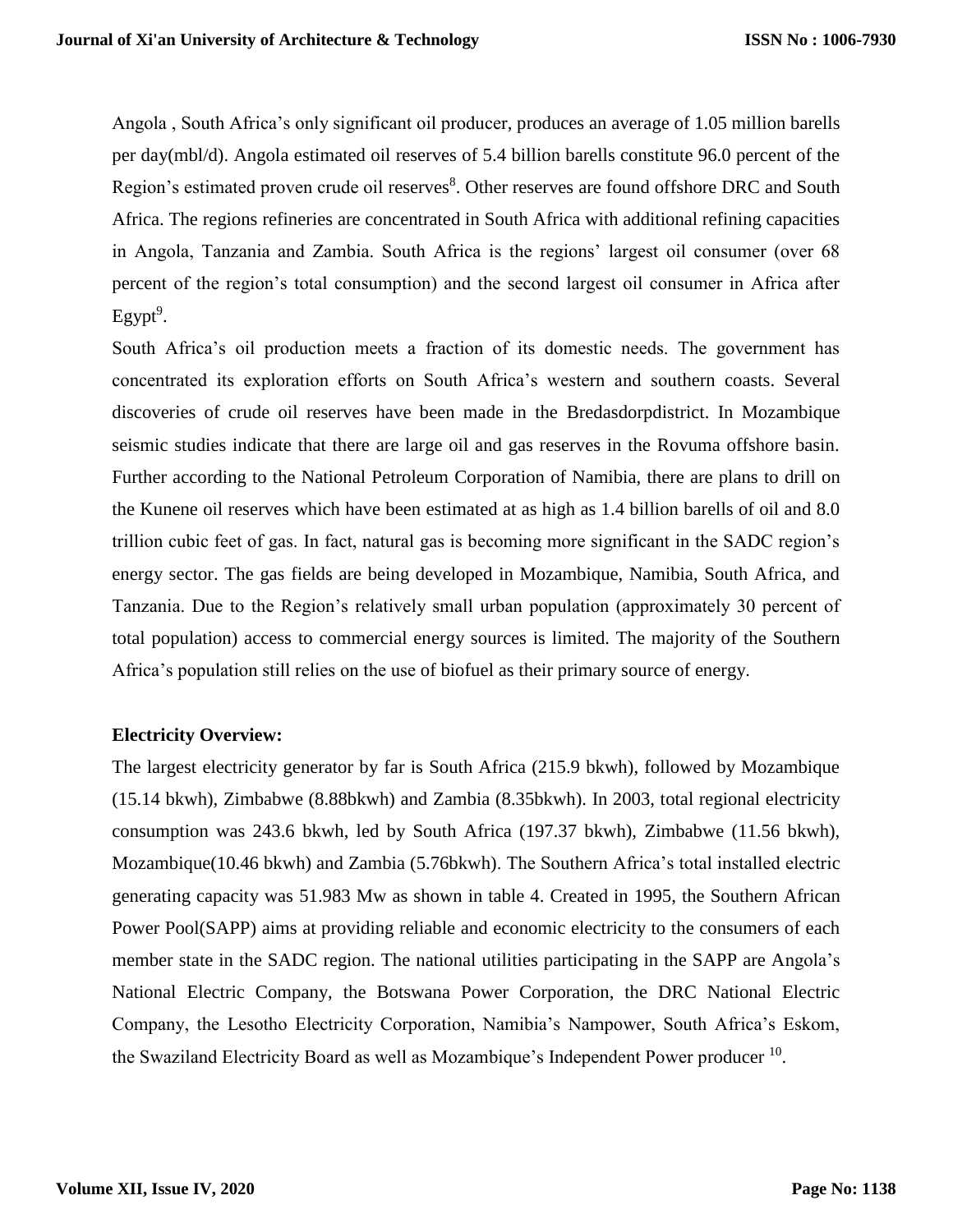| Countries       | Consumption | Generation | Installed    | Export | Import |  |
|-----------------|-------------|------------|--------------|--------|--------|--|
|                 | 2015        | 2015       | capacity(gig | 2015   | 2015   |  |
|                 |             |            | watts) 2015  |        |        |  |
| Angola          | 1.78        | 1.92       | 0.635        | 0.00   | 0.00   |  |
| <b>Botswana</b> | 2.26        | 0.94       | 0.132        | 0.00   | 1.39   |  |
| <b>DRC</b>      | 4.32        | 6.04       | 2.548        | 1.30   | 0.01   |  |
| Lesotho         | 0.36        | 0.35       | 0.076        | 0.00   | 0.04   |  |
| Malawi          | 1.21        | 1.30       | 0.303        | 0.00   | 0.00   |  |
| Mauritius       | 1.81        | 1.94       | 0.655        | 0.00   | 0.00   |  |
| Mozambique      | 10.46       | 15.14      | 2.392        | 9.50   | 5.88   |  |
| Namibia         | 2.37        | 1.46       | 0.000        | 0.06   | 1.07   |  |
| Seychelles      | 0.22        | 0.24       | 0.028        | 0.00   | 0.00   |  |
| South Africa    | 197.37      | 215.88     | 40.481       | 10.14  | 6.74   |  |
| Swaziland       | 1.16        | 0.39       | 0.124        | 0.00   | 0.80   |  |
| Tanzania        | 2.96        | 3.15       | 0.862        | 0.00   | 0.03   |  |
| Zambia          | 5.76        | 8.35       | 1.786        | 2.00   | 0.00   |  |
| Zimbabwe        | 11.56       | 8.88       | 1.961        | 0.00   | 3.30   |  |
| Regional total  | 243.6       | 265.98     | 51.983       | 23.00  | 19.26  |  |

**Table- 4 Electricity Overview, Billion Kilowatt Hours in SADC Region**

Source: EIA, Country Information, 2016

In addition to the energy resources discussed in the foregoing section, some member countries in the Region such as the DRC have extensive hydro electric power potential approximately 100,000Mw. The Inga Dam alone on the Congo River has a potential capacity of about 45000 Mw which could supply electricity needs to the whole SADC region. But, due to the continuing political instability and lack of investor interest, only a fraction of this potential has been developed.

From the foregoing discussion, it is justifiable to point out that the prevailing economic framework within the SADC region demands concerted efforts from the member states towards the Regions main agenda of establishing a Free Trade Area (FTA). Macroeconomic dimensions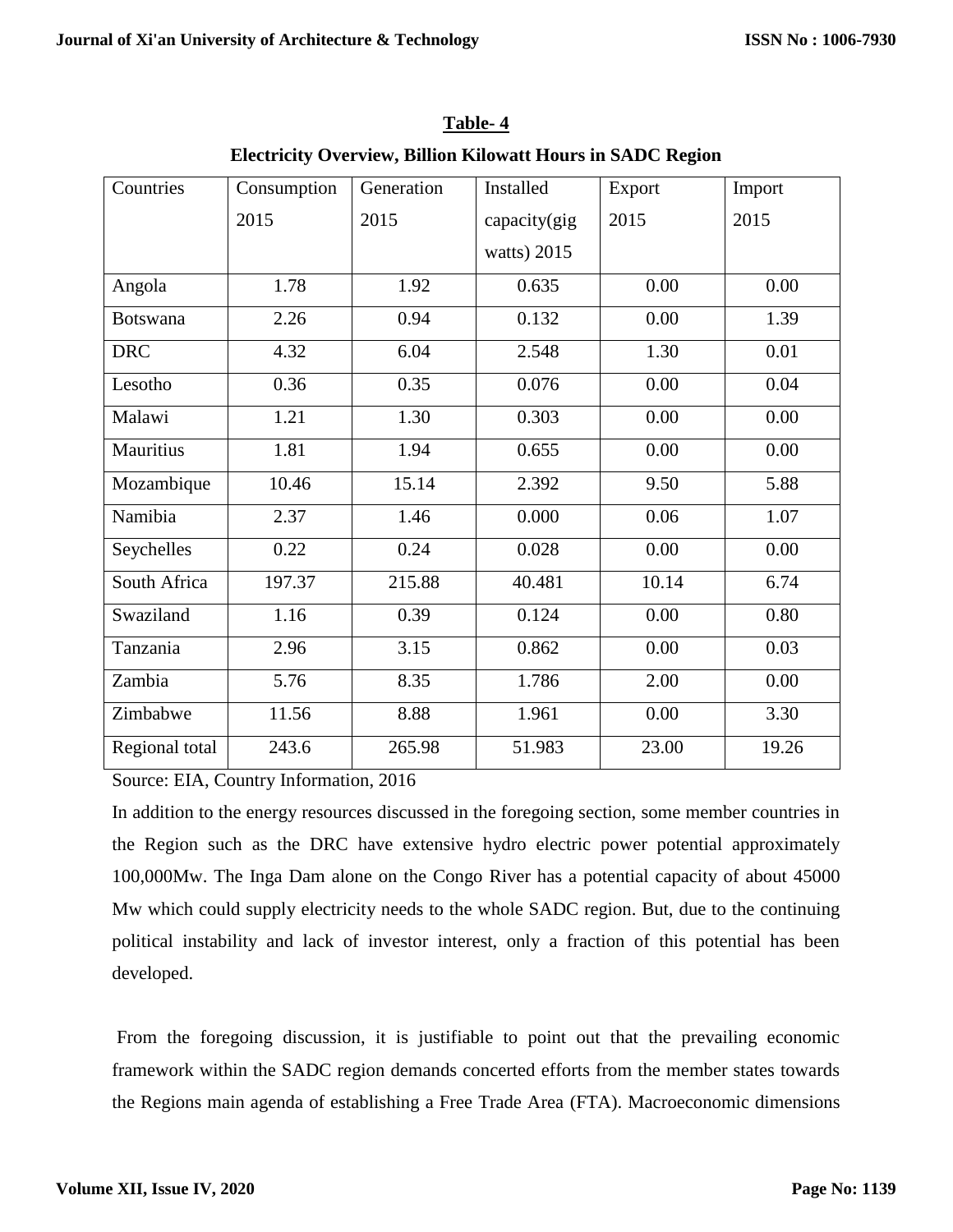such as Gross Domestic Product(GDP), budget deficits, inflation, external debts etc seem to remain far away from the desired levels that could set an appropriate stage for a vibrant trade development in a free trade area leading to robust economies in the Region. Table 5 recapitulates salient features of the macroeconomic dimensions in the SADC region.

#### **Table-5**

| Countries       | Real       | <b>GDP</b> | <b>Budget</b> | Inflatio           | Money     | Real      | Depriciat | Expor     | Curre   | Aid     | Extern  |
|-----------------|------------|------------|---------------|--------------------|-----------|-----------|-----------|-----------|---------|---------|---------|
|                 | <b>GDP</b> | Perca      | deficit/      | $n\left(\%\right)$ | supply    | landin    | ion       | t plus    | nt      | as $(%$ | al debt |
|                 | Grow       | pita(      | Surplus       |                    |           | g         | Against   | Impor     | Acco    | impor   | (%      |
|                 | th         | $US$ \$)   | (GDP)         |                    |           | Rates     | (US\$)    | t         | $unt$ % | t)      | GDP)    |
|                 | $(\% )$    |            |               |                    |           |           |           |           | DP)     |         |         |
| Angola          | 4.6        | 623        | $-20.8$       | 57.8               | <b>NA</b> | <b>NA</b> | $-15.3$   | 80.3      | $-10.4$ | 21.1    | 393.8   |
| <b>Botswana</b> | 5.0        | 2763       | 5.7           | 12.5               | 8.7       | 0.3       | 6.5       | 124.8     | 7.2     | 15.4    | 26.2    |
| <b>DRC</b>      | $-7.3$     | 158        | NA            | 5444.5             | 2530.0    | NA        | $-91.0$   | 43.7      | NA      | 24.7    | 170.9   |
| Lesotho         | 5.4        | 590        | $-4.5$        | 13.9               | 13.5      | 3.7       | $-5.8$    | 147.4     | 9.6     | 15.4    | 26.3    |
| Malawi          | 3.5        | 203        | $-13.3$       | 30.8               | 31.1      | 0.0       | $-18.6$   | 62.0      | $-14.7$ | 79.2    | 112.6   |
| Mauritius       | 5.3        | 2947       | $-2.9$        | 8.2                | 13.6      | 9.4       | $-2.5$    | 126.7     | $-2.6$  | 3.5     | 37.2    |
| Mozambiq        | 4.9        | 87         | $-25.5$       | 47.5               | NA        | NA        | $-34.3$   | 86.5      | $-29.2$ | 143.4   | 423.9   |
| Namibia         | 4.2        | 1938       | $-6.9$        | 11.8               | 25.0      | 6.9       | $-5.8$    | 119.7     | 3.6     | 9.1     | 12.9    |
| Seychelles      | NA         | <b>NA</b>  | NA            | <b>NA</b>          | NA        | <b>NA</b> | NA        | <b>NA</b> | NA      | NA      | NA      |
| S. Africa       | 0.6        | 2908       | $-6.5$        | 11.8               | 16.3      | 5.8       | $-5.8$    | 44.9      | 0.8     | 1.1     | 16.5    |
| Swaziland       | 2.3        | 1133       | $-1.6$        | 12.7               | 13.9      | 2.5       | $-5.8$    | 172.6     | 3.2     | 7.4     | 24.0    |
| Tanzania        | 3.5        | 143        | $-6.5$        | 28.9               | 31.3      | 6.8       | $-15.3$   | 65.8      | $-14.8$ | 68.3    | 156.7   |
| Zambia          | 1.3        | 400        | $-12.4$       | 107.5              | 61.0      | $-34$     | $-43.9$   | 64.6      | NA      | 95.2    | 219.4   |
| Zimbabwe        | 0.5        | 597        | $-15.3$       | 25.9               | 37.0      | 0.0       | $-19.6$   | 83.3      | $-1.5$  | 21.4    | 71.0    |

#### **Salient Features of Macroeconomic Dimensions in the SADC Region**

Source: Economist Intelligence Unit, Country Reports, various issues, SADC Countries.

As table 5 illustrates, Angola's macroeconomic policy is evidently inconsistent and unsustainable. High growth rate can only be explained by oil production by foreign companies. As a percentage of GDP, the fiscal deficit is quite high (-20.8%).It also appears that monetary policy is inactive. It is swamped by the need to finance the budget deficit. Monetization of deficit usually generates inflation. Large annual depreciations are inadequate to support export drive, given the very high rate of inflation which causes the real exchange rate to appreciate. The absorption of domestic resources to finance the deficit and service the external debt(393.8) is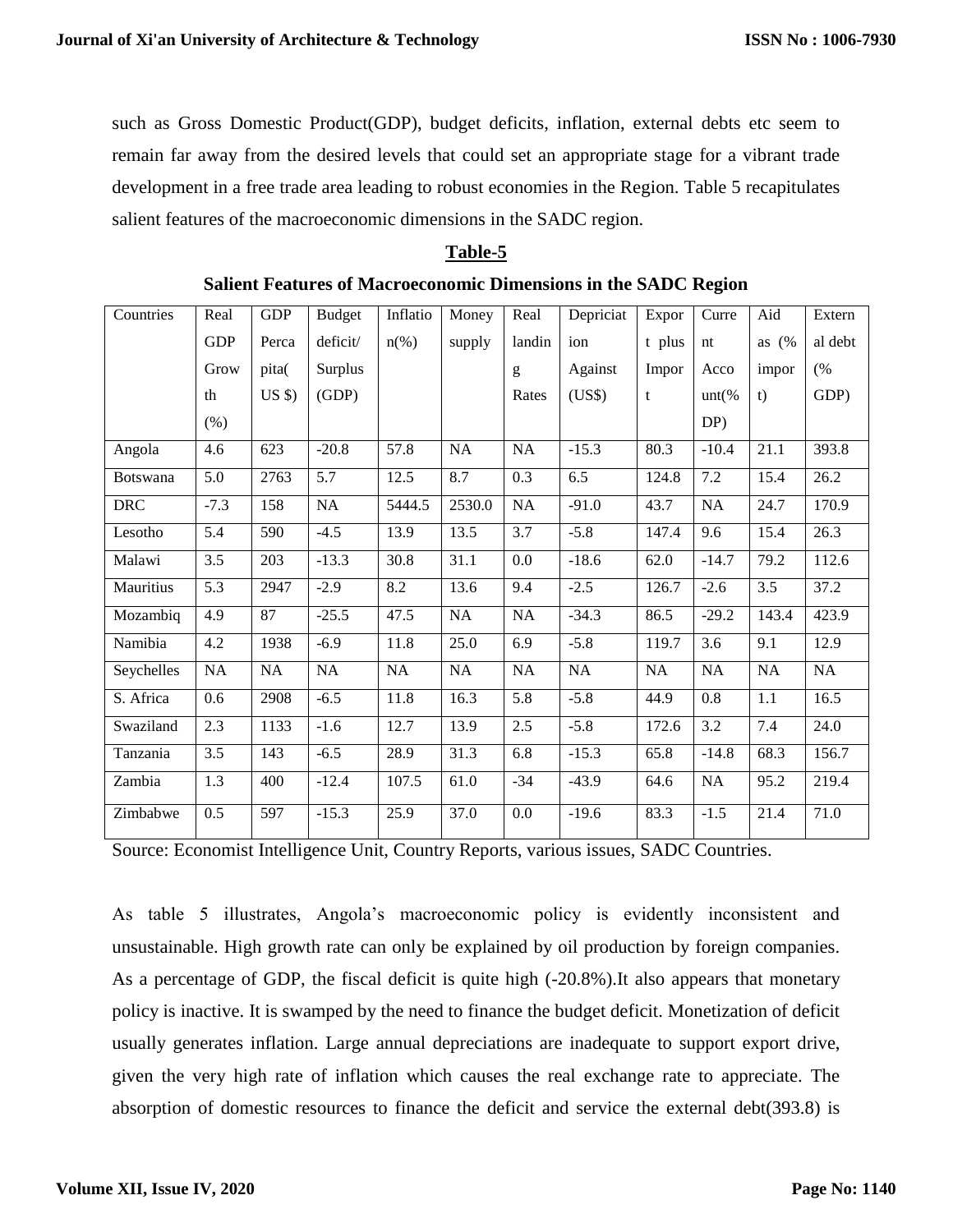equally inconsistent with the needed investment in export capacity. Unless a greater degree of economic stability is achieved in Angola, trade policy will remain subordinate to macroeconomic fundamentals in the economy. Under such conditions trade liberalization will hardly produce the expected growth.

With respect to Botswana, the macroeconomic situation appears sustainable. The economy is quite open. Its exchange rate control regime appears to be liberal. A small external debt, high economic growth and restrained growth in money supply set the economy on a sound footing and sustainability. The country appears to be in a favourable condition to exploit the opportunities presented by the regional free trade area of the SADC.

The macroeconomic position of the DRC is extreme. Foreign exchange reserves are minimal. The economy is characterised by large external debt (170.9 % of the GDP) and severe inflation. It is also characterised by money supply growth and a sharp economic contraction. The economy is tightly closed.

Concerning Lesotho, the macroeconomic policy package demonstrates sustainability. With respect to Malawi, despite some efforts in recent years to implement a cash budget, the country has run fiscal deficits which are , on average, more than 12 percent of the GDP for almost two decades. For Mauritius, the economic indicators suggest that the macroeconomic package which had been adopted is consistent and sustainable. Despite the tightening of fiscal policy and higher real interest rates, economic growth has accelerated. Inflation has fallen. Marginal growth of money supply has not been fuelling inflation but accommodating an average annual economic growth rate in excess of 5 percent. With regard to Mozambique, there is currently a considerable optimism about the prospects for economic growth. Since the end of the civil war in the 1990's , the average rate of growth of real GDP has been nearly 5 percent. In spite of the considerable improvements however, the macroeconomic package will remain unsustainable unless more investments would be forthcoming. Namibia after attaining political independence(1990), committed itself to a tight fiscal policy regime and to a strict control over foreign borrowing. This commitment has wavered and the deficit has grown as a proportion of the GDP. With regard to South Africa, its inflationary effects of the worsening fiscal position have been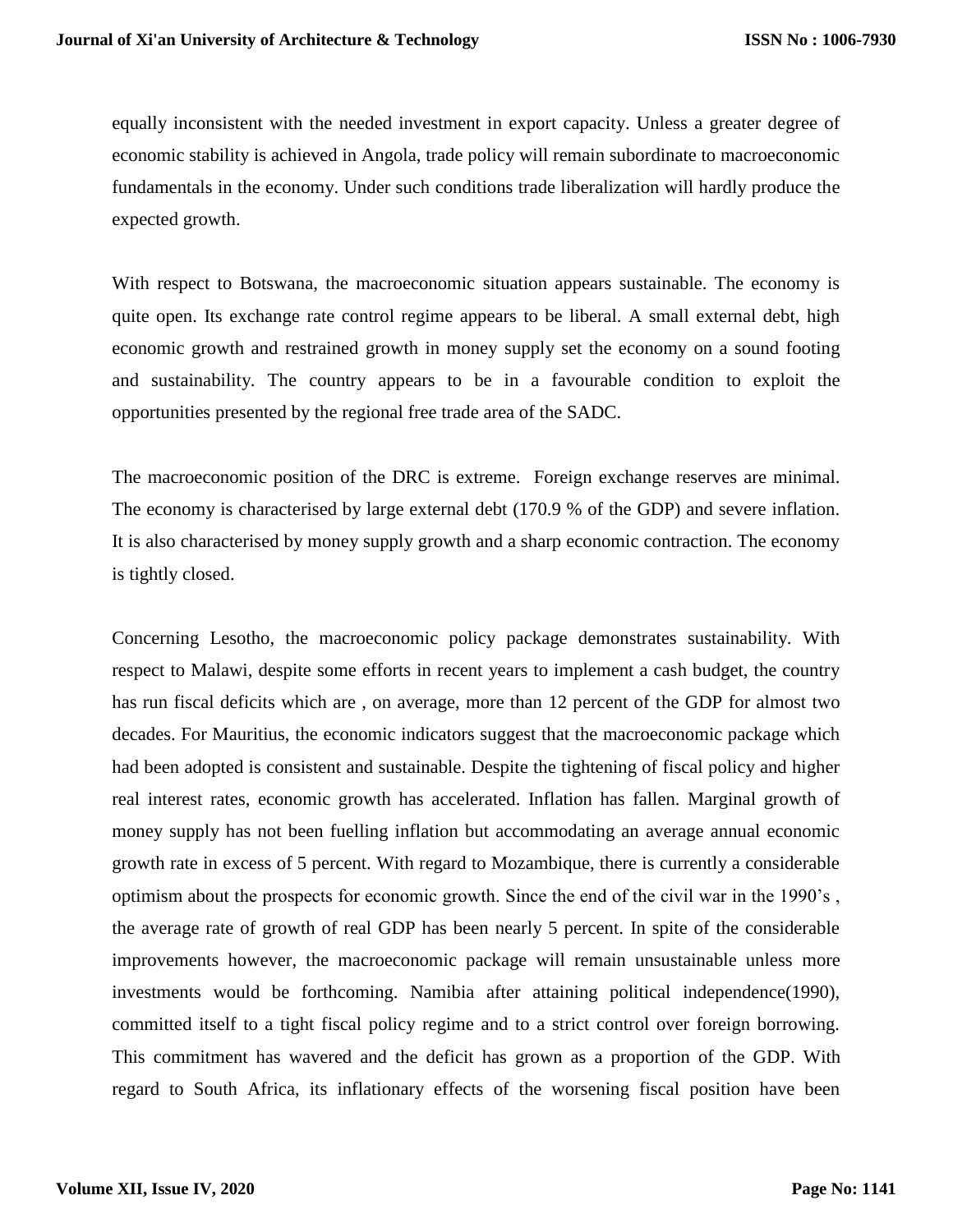controlled by tight monetary policy which has reduced inflation and stemmed the depreciation of the Rand (local currency of South Africa). This has inevitably had crowding out effects. With regard to Swaziland, the monetary policy is tight. Trade and foreign exchange regimes are liberalized. During the 1990s, Swaziland's budget moved from surplus to deficit. Growth is modest. The macroeconomic regime is broadly supportive of trade liberalization. The government needs to focus on macroeconomic interventions and labour policies to foster diversification into non- traditional exports. Concerning Tanzania, the economy displays macroeconomic imbalance inspite of overall policy regime. The external debt ratio has grown considerably. Budget deficits remain high. Zambia's economic policy history has been characterized by external shocks. According to World Bank (2005), Zambia introduced in the mid-1990s a cash budget in order to control inflation, government expenditure and bring down inflation which was in excess of 100 percent per annum. As inflation fell in the 1990s, real interest rates soared equally dramatically, setting off a series of liquidations. Further, the Zimbabwe's effectiveness of structural adjustment of its economy is being undermined by the inability of the government to reduce inflation (Table 5), which averages about 15 percent of GDP.

Briefly, having examined stability indicators by country, it gives an indication of whether the macroeconomic policy regime in each country is compatible with or likely to undermine regional trade liberalization. From the discussion in the preceding section, it is evident that some countries are implementing policies that place them in a position to take advantage of opportunities presented by the Region's Free Trade Area, while others have a macro policy package that makes them hostile to private sector investment.

#### **Conclusion:**

The challenges emerging from the preceding analysis is that in order to accelerate growth and benefit from the Free Trade Area, SADC member countries have to take action both individually and collectively to restore internal balance. For at least half of the member states, this will mean significant and sustained tightening of the fiscal stance. Governments in the region should aim at covering recurrent expenditures out of revenues. In most SADC countries, the fiscal position is incompatible with either unilateral or regional trade liberalisation.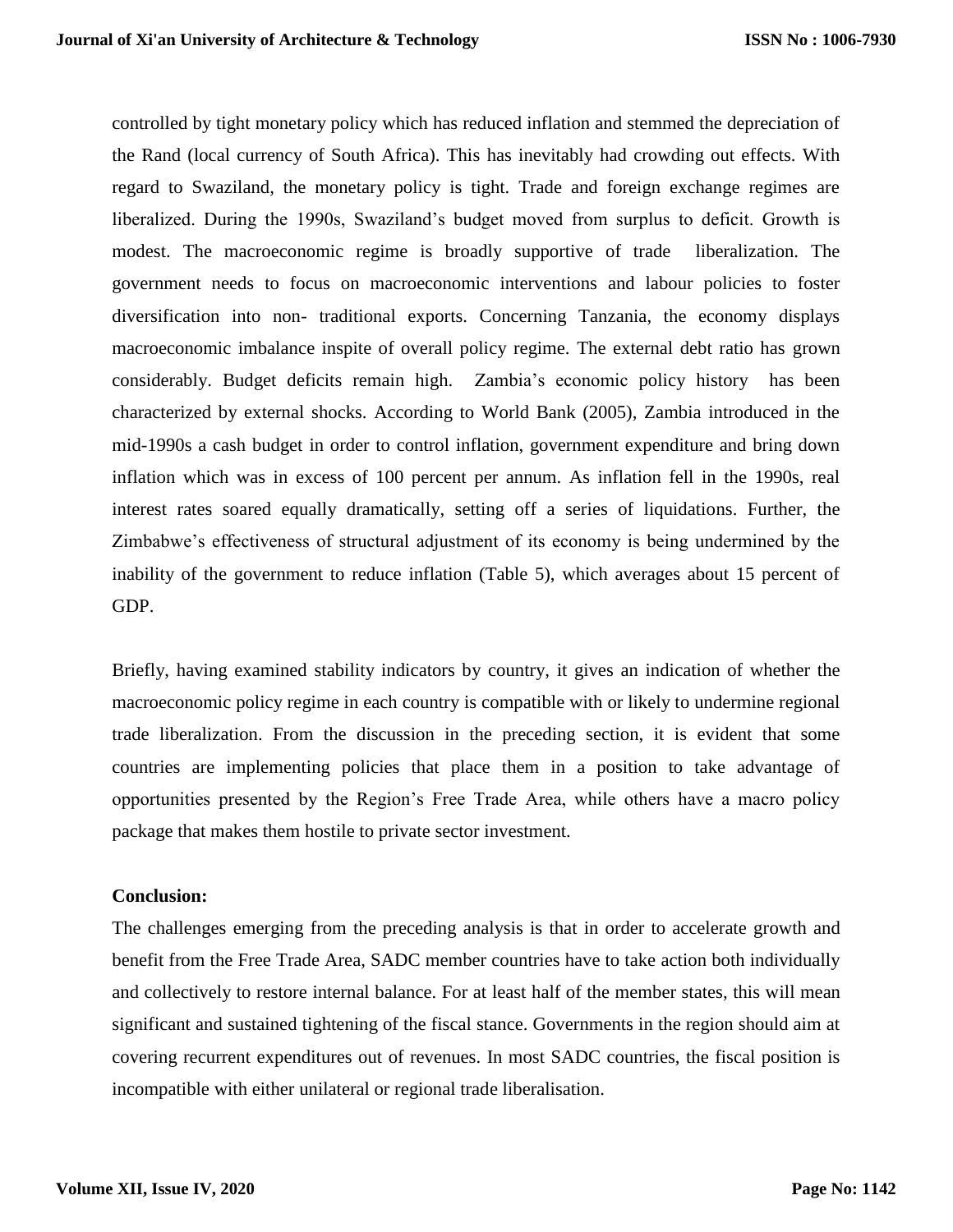Member countries are unlikely to benefit from increased access to neighbouring markets (economies) while their governments drain resources from private sectors. South Africa is an exception because of its relatively large size of its economy within the Region without necessarily requiring large scale investment in additional capacity. However, with respect to large market outside the SADC region, South Africa will face similar difficulties with other member states. Unless macroeconomic balance is attained, the benefits of SADC Free Trade Area (FTA) will be elusive to most of the SADC member states.

Governments must also strive to prevent currency overvaluation. An appropriate exchange rate policy is crucial in supporting trade liberalization initiatives. For most countries this will mean bringing inflation under control. Any removal of trade restriction must be accompanied with currency depreciation to provide some protection to domestic producers. Depreciating exchange rates will be required to offset the initial balance of payments impact of the Free Trade Area (FTA) and to encourage investment in the export sector over the longer term, although member states should avoid a series of competitive depreciations against one another.

Further, the fact that, the SADC region is well endowed with a variety of minerals, energy resources and agricultural potential, there exists great trade prospects that could be exploited through the Free Trade Area arrangement. An important suggestion for the SADC member countries to establish regional information and trade promotion centres to identify prospective customers and their demands in terms of technical standards, quality designs and payment modalities for the commodities.

The SADC region experiences difficulties in the development of human resources, a situation which is already a constraint towards trade development. To benefit from the SADC Free Trade Area, the development of human resources must be at the centre. It must be a priority because it can help each member country enhance economic competitiveness through raising productivity. Better managerial and administrative skills can come with improved education and training which also promotes scientific and technological capacity.